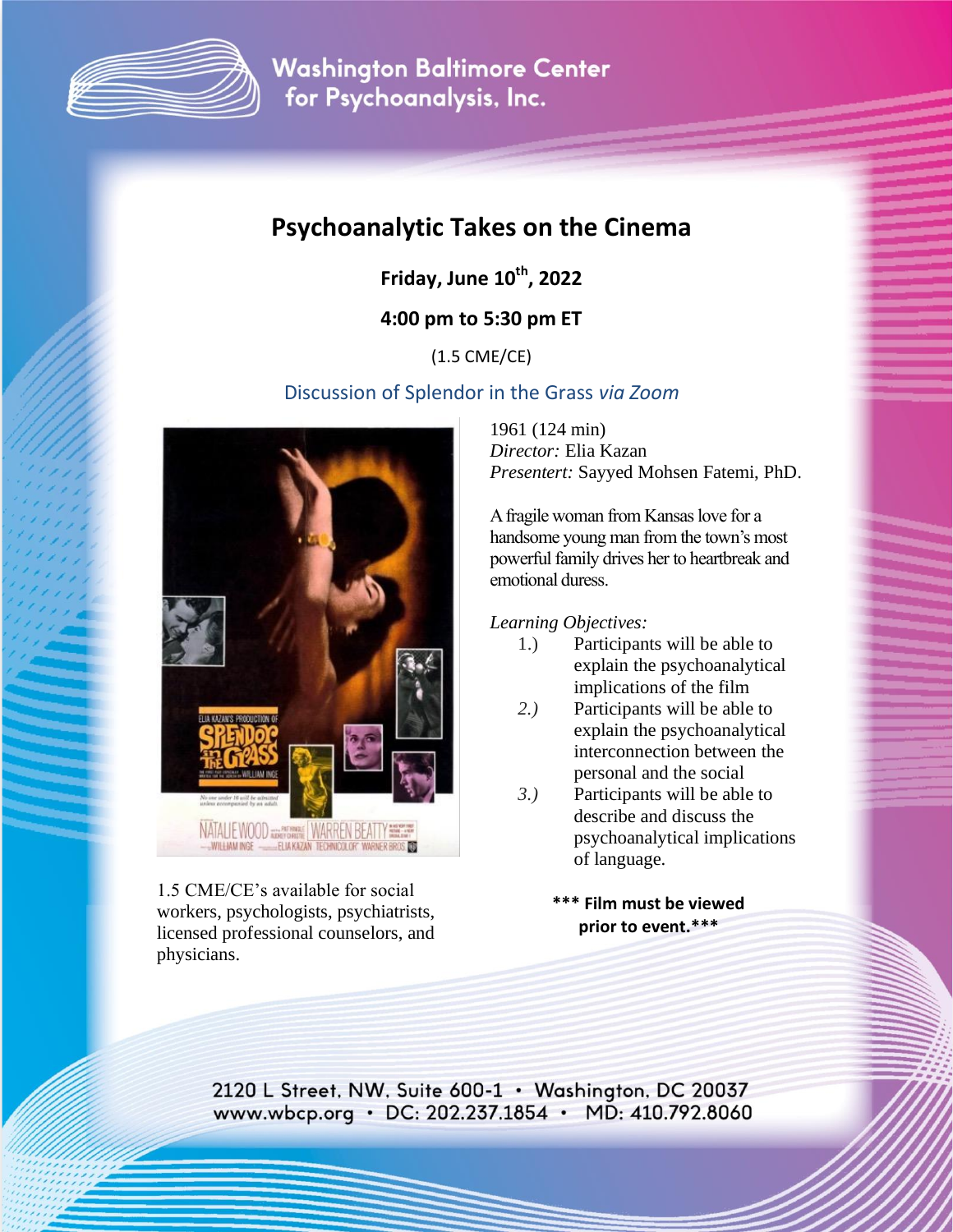**Presentation:** This presentation will examine the psychoanalytical components of the movie *Splendor in the Grass* by focusing on the locutionary, illocutionary and perlocutionary aspects of title and its psychoanalytical implications. The talk will explicate the quiddity of neurosis within the interactive interlocutionary dialectics of the personal and the social and will elucidate how the characters' responses and their sundry manifestations in pitch, gestures, proxemics, color, and so forth are embedded within a hysterical reactive mode with significant bearings on somatization, internalization, and shift of libidinal energy. The presentation will then discuss how the aggravating social malaise and its embroiling impacts would enflame and glow the fervor for a return and a revitalization of the realm of childish and childlike innocence.

**Presenter:** Dr. Sayyed Mohsen Fatemi completed his postdoctoral studies in the department of psychology at Harvard University where he has also served as a Teaching Fellow, an Associate and a Fellow. He is a frequently published author and has been the keynote speaker of numerous international conferences. His publications appear in Springer, Wiley, Templeton Press, Routledge, Cambridge University Press, Oxford University Press, Lexington publication, Roman & Littlefield, Palgrave McMillan, American Psychiatric Association, and Journals such as APA's Journal of Theoretical and Philosophical Psychology and International Journal of Clinical and Experimental Hypnosis. In addition to teaching at Harvard, he has also taught for the department of psychology at the University of British Columbia, Western Washington University, University of Massachusetts in Boston, University of Toronto, York University, Endicott College, and Boston Graduate School of Psychoanalysis. He brings mindfulness in his psychological and therapeutic interventions and has run training and coaching programs for clinicians, practitioners and corporate people in North America, Europe and overseas. He has practiced psychotherapy and hypnotherapy for more than a decade. His treatment areas of work include anxiety, depression, OCD, trauma, PTSD and relationship problems. Dr. Fatemi is the recipient of the Ellen Langer international Mindfulness Award and is an active member of the APA with numerous presentations at APA annual meetings. Dr. Fatemi is also an adjunct faculty member in the Graduate Program in Psychology in the department of psychology at York University, Canada. He has supervised both master and doctoral students for their research projects and dissertations. He has run workshops and seminars across the USA, Canada and Overseas.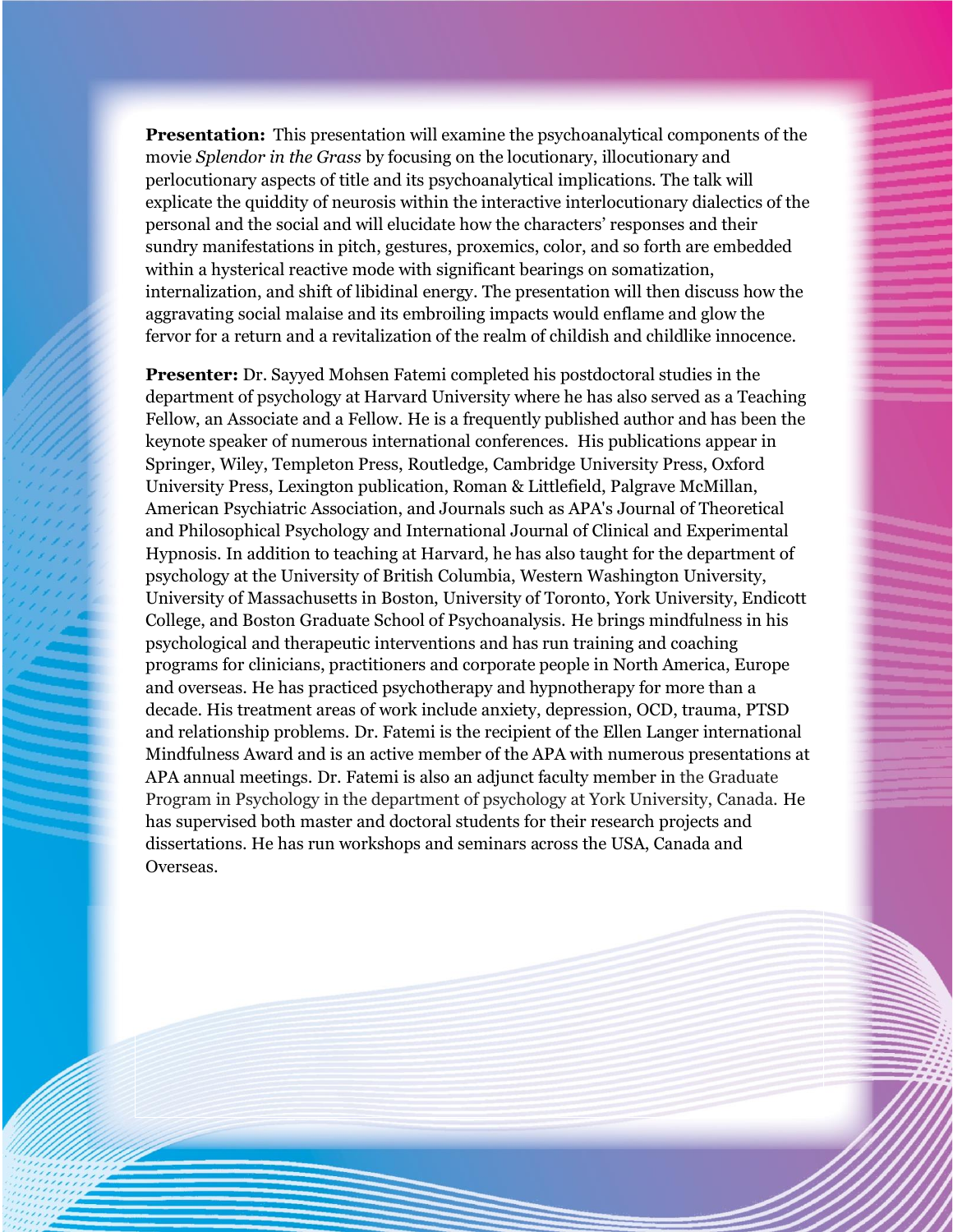**Who Should Attend:** Psychoanalytic Takes on the Cinema is an intermediate level event intended for psychologists, psychiatrists, medical professionals, nurses, licensed professional counselors, marriage and family therapists, medical students, and graduate students. The program offers an opportunity to explore psychoanalytic concepts in film and apply them to their own clinical work.

Pre-registration is required via the WBCP website at [http://wbcp.org.](http://wbcp.org/) If you do not have an account on the WBCP website, you will need to create a "guest account" to register and view/print your CME/CE credit certificate after the seminar. For registration assistance, contact the WBCP at 301-470-3635/ 410-792-8060 / 202-237-1854 or [admin@wbcp.org.](mailto:admin@wbcp.org)

#### *To Register: [https://www.wbcp.org/cgi/page.cgi/\\_evtcal.html?evt=714](https://www.wbcp.org/cgi/page.cgi/_evtcal.html?evt=714)*

Fees: I do not need CME/CE \$0.00 1.5 CME/CE \$30.00

Fees are Non-refundable

#### **Registration deadline: June 8, 2022 at 4:00 PM**

*Zoom Link will be sent 1-2 days prior to the program to all registrants via email.*

#### **References:**

Fatemi, S.M. (2021). The Psychology of Inner Peace. Cambridge University Press

Fatemi, S.M. (2021). Film Therapy: Practical Applications in a Psychotherapeutic Context. Routledge: New York.

Fatemi, S.M. (2018). The psychological power of language. Routledge: New York.

Schneider, K. & amp; Fatemi, S.M. (2019). Today's Biggest Threat: The Polarized Mind. *Scientific American*[. https://blogs.scientificamerican.com/observations/todays-biggest-threat-the](https://blogs.scientificamerican.com/observations/todays-biggest-threat-the-polarizedmind/?previewid=FBAEF75B-F2E4-4D91-B88B353A4E17BD2F)[polarizedmind/?previewid=FBAEF75B-F2E4-4D91-B88B353A4E17BD2F](https://blogs.scientificamerican.com/observations/todays-biggest-threat-the-polarizedmind/?previewid=FBAEF75B-F2E4-4D91-B88B353A4E17BD2F)

Langer, E. J., & Abelson, R. P. (1974). A patient by any other name: Clinician group difference in labeling bias. Journal of Consulting and Clinical Psychology, 42, 4–9.

Langer, E. J., Bashner, R., & Chanowitz, B. (1985). Decreasing prejudice by increasing discrimination. Journal of Personality and Social Psychology, 49, 113–120.

Langer, E. J., Blank, A., & Chanowitz, B. (1978). The mindlessness of ostensibly thoughtful action: The role of "placebic" information in interpersonal interaction. Journal of Personality and Social Psychology, 36(6), 635–642. doi:10.1037/00223514.36.6.635

*Please note that some of the references listed for this program include books authored by Dr. Fetemi, the instructor of the program. Participants are not required to purchase books authored by Dr. Fetemi. However, if participants do purchase these books, Dr. Fetimi will receive financial compensation for such purchases.*